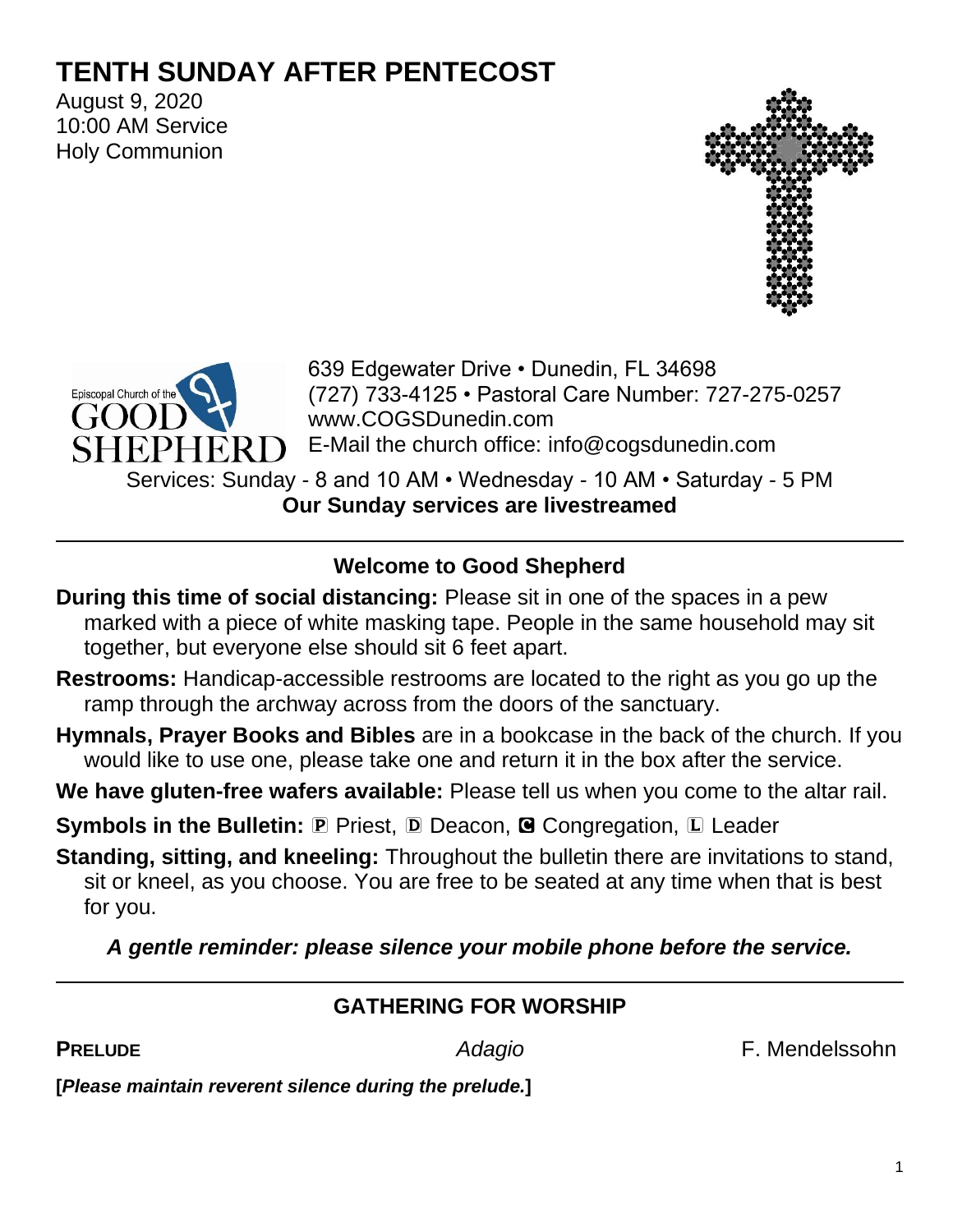#### **WELCOME AND ANNOUNCEMENTS**

[*Please remain seated.*]

**THE OPENING ACCLAMATION**

[*Please stand.*]

P Blessed be God: Father, Son, and Holy Spirit.

C **And blessed be God's kingdom, now and for ever. Amen.**

#### **THE COLLECT FOR PURITY**

a **Almighty God, to you all hearts are open, all desires known, and from you no secrets are hid: Cleanse the thoughts of our hearts by the inspiration of your Holy Spirit, that we may perfectly love you, and worthily magnify your holy Name; through Christ our Lord. Amen.**

**THE GATHERING HYMN** *O* Worship the King **H.** 388 vs. 1,3,5

*O worship the King, all glorious above! O gratefully sing his power and his love! Our Shield and Defender, the Ancient of Days, pavilioned in splendor, and girded with praise.*

*The earth, with its store of wonders untold, Almighty, thy power hath founded of old, hath stablished it fast by a changeless decree, and round it hath cast, like a mantle, the sea.*

*Frail children of dust, and feeble as frail, in thee do we trust, nor find thee to fail; thy mercies how tender! how firm to the end! Our Maker, Defender, Redeemer, and Friend!*

**THE COLLECT OF THE DAY**

- P The Lord be with you.
- C **And also with you.**
- P Let us pray…… O God our defender, storms rage around and within us and cause us to be afraid. Rescue your people from despair, deliver your sons and daughters from fear, and preserve us in the faith of your Son, Jesus, our Savior and Lord.

C **Amen**.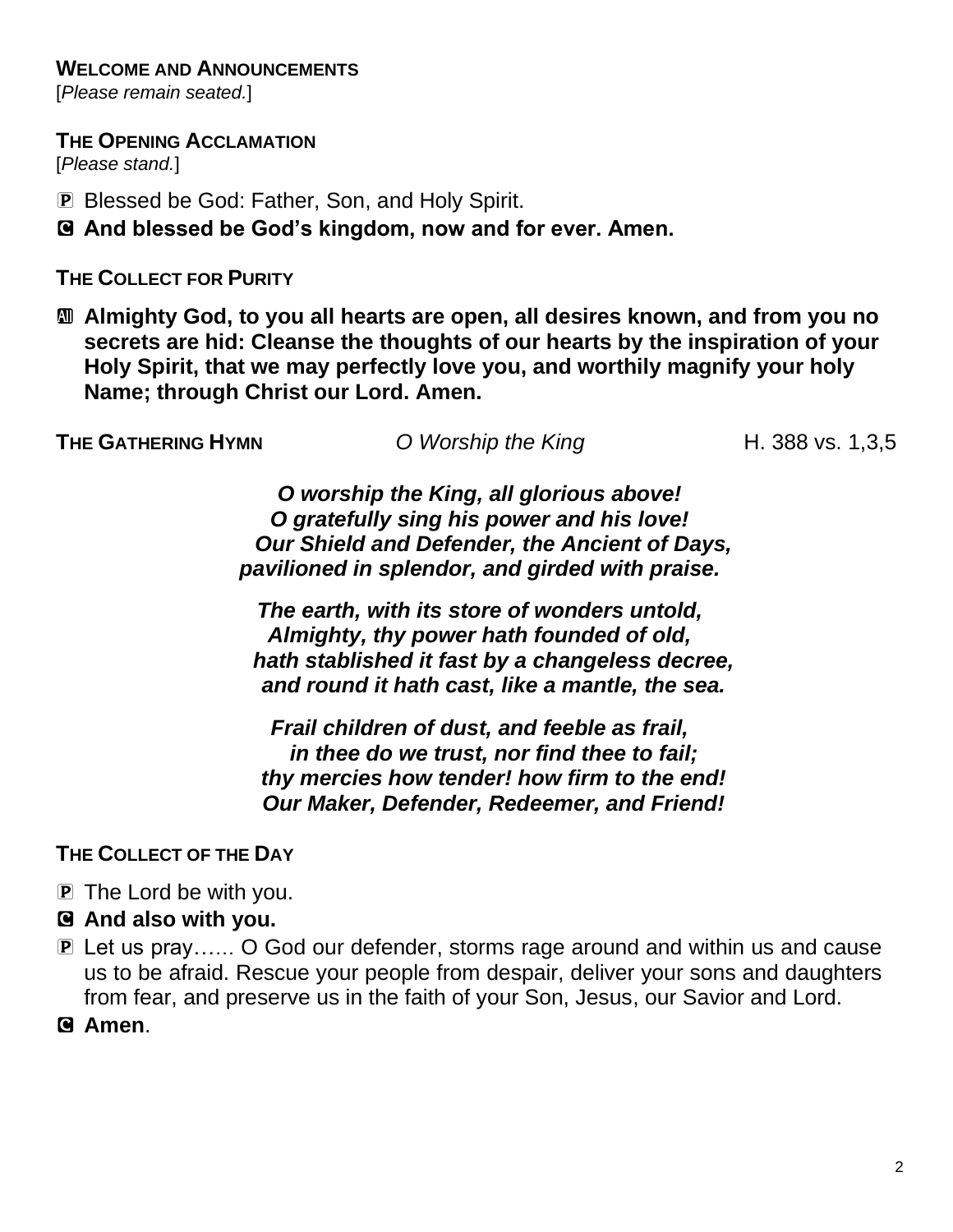#### **THE WORD OF GOD**

**The Readings:** 1 Kings 19:9-15, 18, Psalm 85:8-13, Romans 10:5-15, Matthew 14:22-33 [*Please be seated.*]

# **The First Reading:**

L *The First Reading is taken from 1 Kings, Chapter 19…*

Elijah went into a cave and spent the night.

The Lord's word came to him and said, "Why are you here, Elijah?"

Elijah replied, "I've been very passionate for the Lord God of heavenly forces because the Israelites have abandoned your covenant. They have torn down your altars, and they have murdered your prophets with the sword. I'm the only one left, and now they want to take my life too!"

The Lord said, "Go out and stand at the mountain before the Lord. The Lord is passing by." A very strong wind tore through the mountains and broke apart the stones before the Lord. But the Lord wasn't in the wind. After the wind, there was an earthquake. But the Lord wasn't in the earthquake. After the earthquake, there was a fire. But the Lord wasn't in the fire. After the fire, there was a sound. Thin. Quiet. When Elijah heard it, he wrapped his face in his coat. He went out and stood at the cave's entrance. A voice came to him and said, "Why are you here, Elijah?"

He said, "I've been very passionate for the Lord God of heavenly forces because the Israelites have abandoned your covenant. They have torn down your altars, and they have murdered your prophets with the sword. I'm the only one left, and now they want to take my life too."

The Lord said to him, "Go back through the desert to Damascus and anoint Hazael as king of Aram."

L The Word of the Lord.

### C **Thanks be to God.**

| <b>Metrical Psalm 85</b> | Tune: On Jordan's Banks | H. 76 |
|--------------------------|-------------------------|-------|
| [Please remain seated.]  |                         |       |

*Lord, you are speaking now to us, And I will listen for my part, For you speak peace to faithful souls Who turn to you with all their heart.*

*To those who bow in reverent awe, Your saving help is very near; Your purpose is that in our land Your radiant glory may appear.*

*Mercy and truth at last have met, Justice and peace are reconciled; Truth has arisen from the earth, Justice looked down from heaven and smiled.*

*You grant prosperity to us, Our land will yield its full increase; Justice shall go before your face, The pathway for your feet is peace.*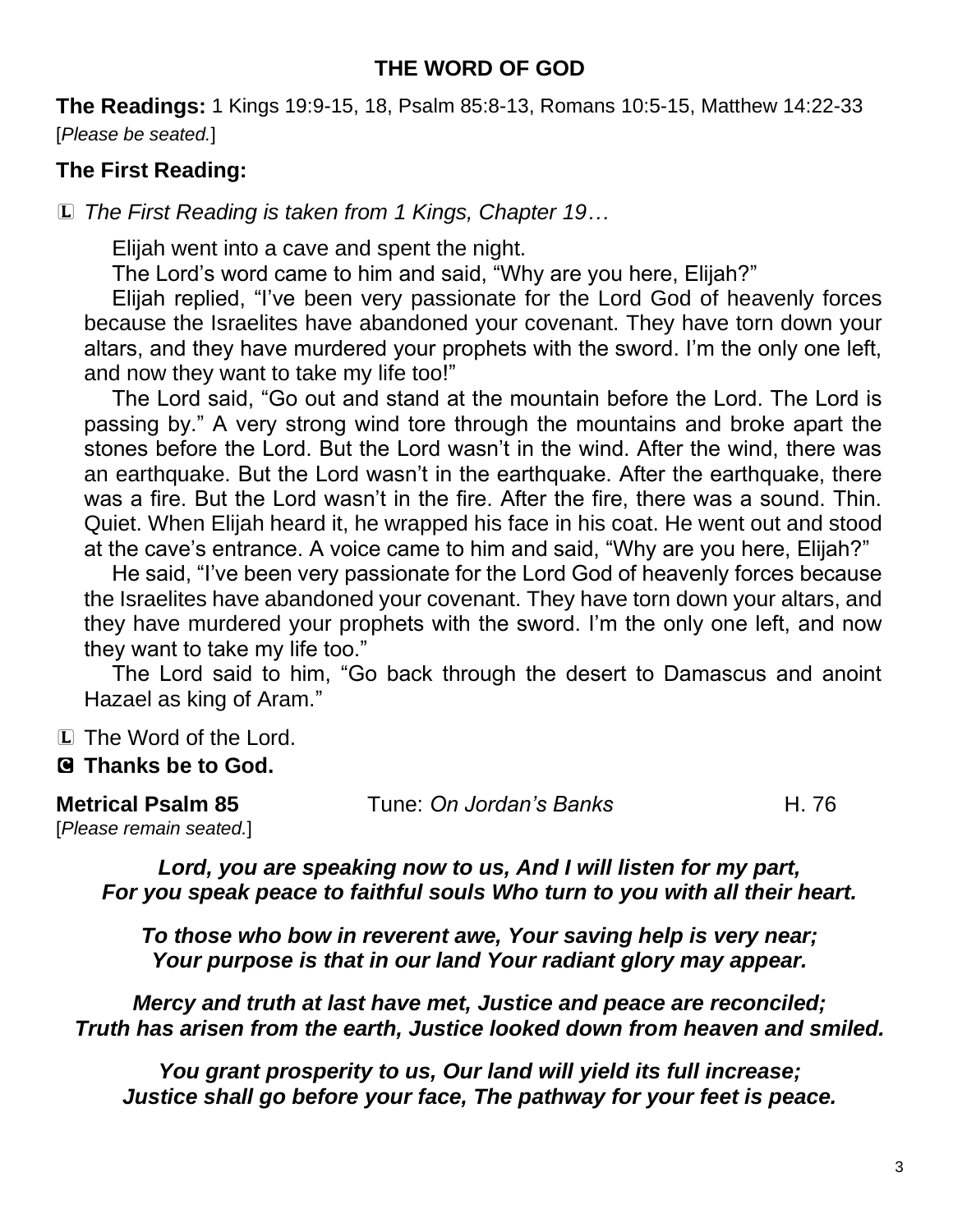# **The Second Reading**

L *The Second Reading is taken from Romans, chapter 10*

Moses writes about the righteousness that comes from the Law: *The person who does these things will live by them.* But the righteousness that comes from faith talks like this: *Don't say in your heart*, "*Who will go up into heaven?*" (that is, to bring Christ down) or "*Who will go down into the region below?*" (that is, to bring Christ up from the dead). But what does it say? *The word is near you, in your mouth and in your heart* (that is, the message of faith that we preach). Because if you confess with your mouth "Jesus is Lord" and in your heart you have faith that God raised him from the dead, you will be saved. Trusting with the heart leads to righteousness, and confessing with the mouth leads to salvation. The scripture says, *All who have faith in him won't be put to shame*. There is no distinction between Jew and Greek, because the same Lord is Lord of all, who gives richly to all who call on him. *All who call on the Lord's name will be saved.*

So how can they call on someone they don't have faith in? And how can they have faith in someone they haven't heard of? And how can they hear without a preacher? And how can they preach unless they are sent? As it is written, *How beautiful are the feet of those who announce the good news.*

L The Word of the Lord.

#### C **Thanks be to God.**

**THE GOSPEL ACCLAMATION** *Open Your Ears* **H** 536 R1R [*Please stand.*]

*God has spoken to his people, Hallelujah! And his words are words of wisdom, Hallelujah!*

*God has spoken to his people, Hallelujah! And his words are words of wisdom, Hallelujah!*

*Open your ears, O faithful people, open your ears and hear God's word. Open your hearts, O royal priesthood, God has come to you.*

> *God has spoken to his people, Hallelujah! And his words are words of wisdom, Hallelujah!*

> *God has spoken to his people, Hallelujah! And his words are words of wisdom, Hallelujah!*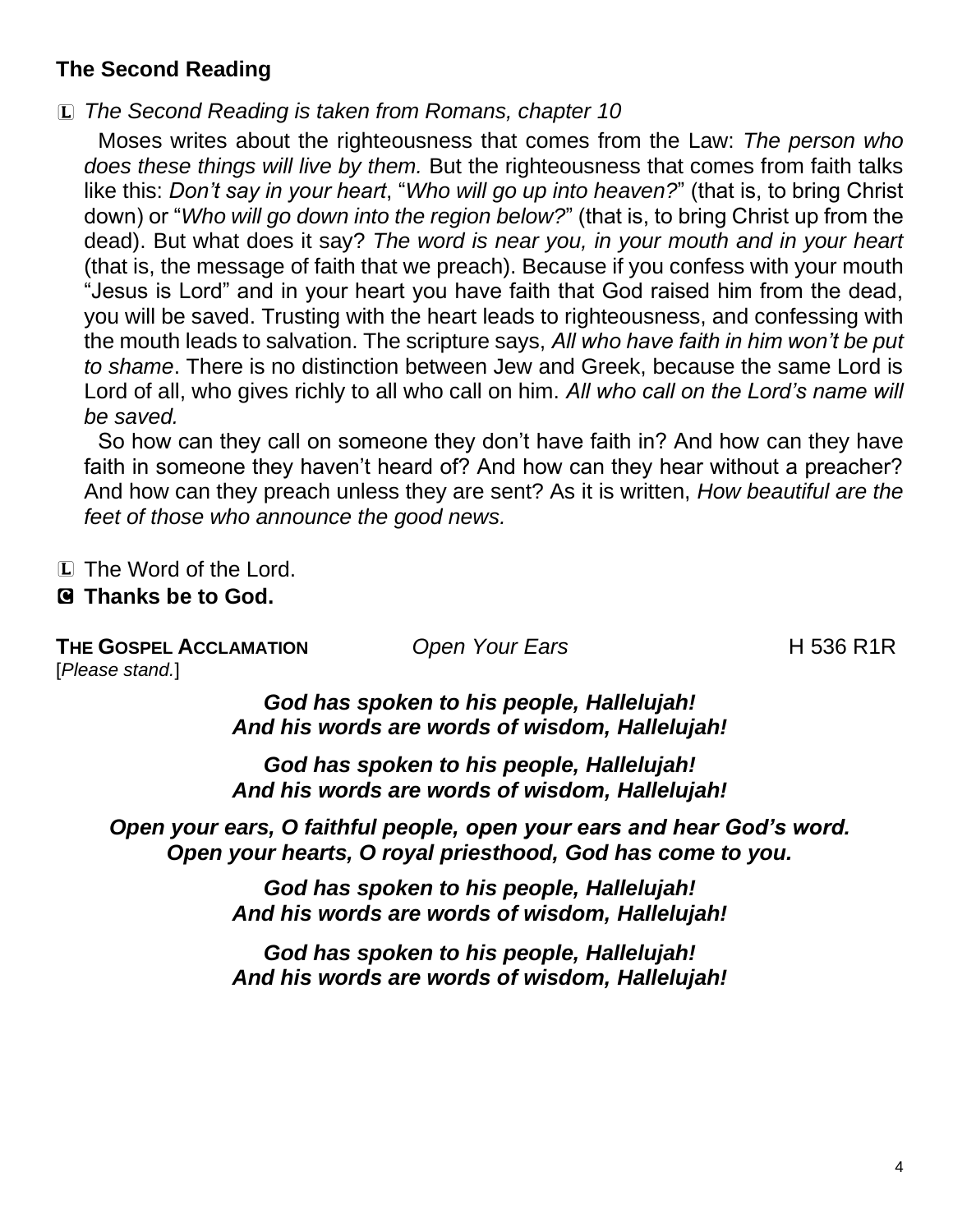# **The Gospel**

D The Holy Gospel of our Lord Jesus Christ according to Matthew.

C **Glory to you, Lord Christ.** 

D Right then, Jesus made the disciples get into the boat and go ahead to the other side of the lake while he dismissed the crowds. When he sent them away, he went up onto a mountain by himself to pray. Evening came and he was alone. Meanwhile, the boat, fighting a strong headwind, was being battered by the waves and was already far away from land. Very early in the morning he came to his disciples, walking on the lake. When the disciples saw him walking on the lake, they were terrified and said, "It's a ghost!" They were so frightened they screamed.

Just then Jesus spoke to them, "Be encouraged! It's me. Don't be afraid."

Peter replied, "Lord, if it's you, order me to come to you on the water." And Jesus said, "Come."

Then Peter got out of the boat and was walking on the water toward Jesus. But when Peter saw the strong wind, he became frightened.

As he began to sink, he shouted, "Lord, rescue me!"

Jesus immediately reached out and grabbed him, saying, "You man of weak faith! Why did you begin to have doubts?" When they got into the boat, the wind settled down.

Then those in the boat worshipped Jesus and said, "You must be God's Son!"

D The Gospel of the Lord.

C **Praise to you, Lord Christ.**

**THE SERMON** Cindy Roehl

[*Please be seated.*]

**THE SERMON HYMN** *Precious Lord, Take my Hand*

[*Please stand.*]

*Precious Lord, take my hand, lead me on, let me stand, I am tired, I am weak, I am worn. Through the storm, through the night, lead me on to the light. Take my hand, precious Lord, lead me home.*

*When my way grows drear, precious Lord, linger near, when my life is almost gone, hear my cry, hear my call, hold my hand lest I fall. Take my hand, precious Lord, lead me home.*

*When the darkness appears and the night draws near, and the day is past and gone, at the river I stand, guide my feet, hold my hand. Take my hand, precious Lord, lead me home.*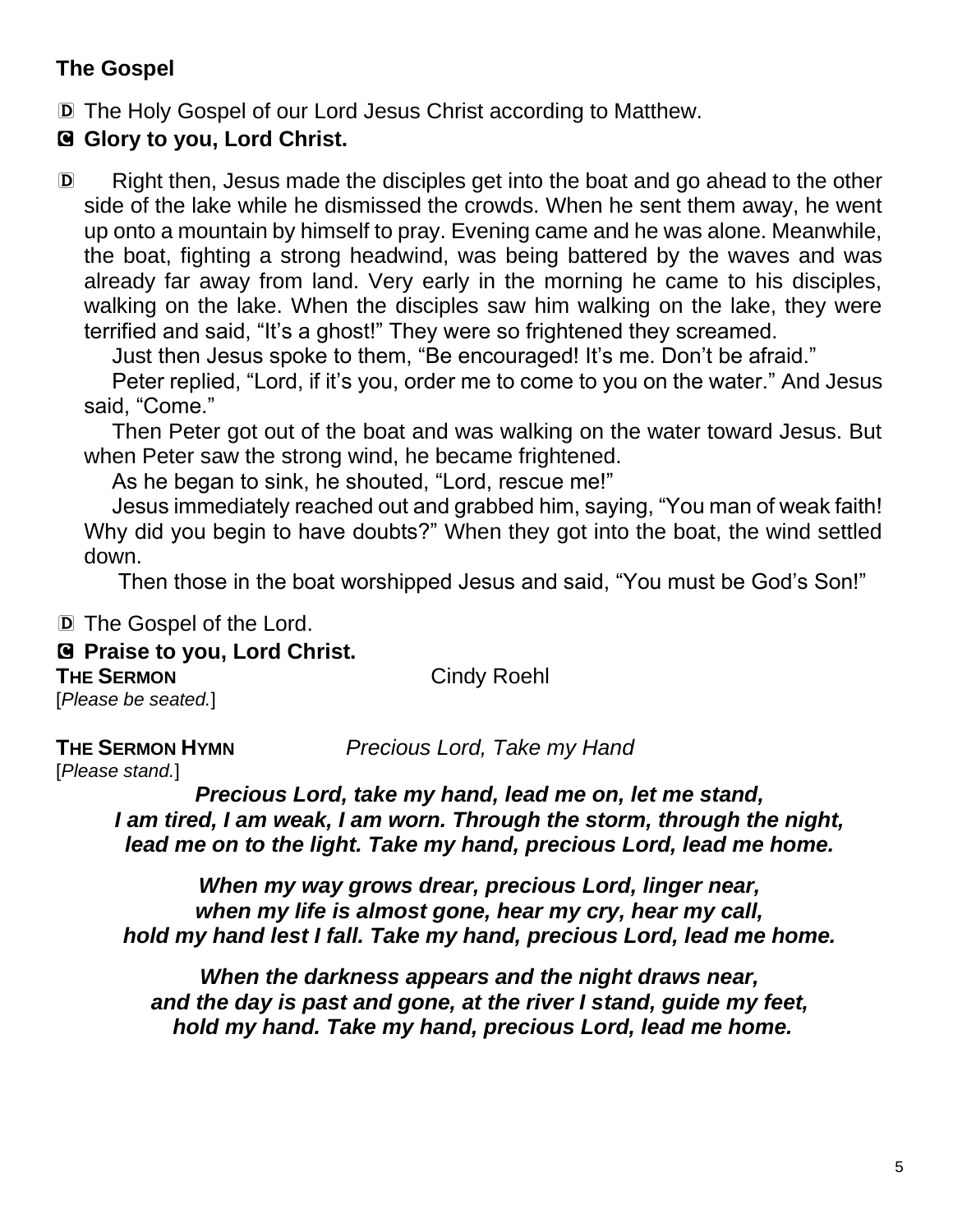#### **THE NICENE CREED**

C **We believe in one God, the Father, the Almighty, maker of heaven and earth, of all that is, seen and unseen.** 

**We believe in one Lord, Jesus Christ, the only Son of God, eternally begotten of the Father, God from God, Light from Light, true God from true God, begotten, not made, of one Being with the Father. Through him all things were made. For us and for our salvation he came down from heaven: by the power of the Holy Spirit he became incarnate from the Virgin Mary, and was made man. For our sake he was crucified under Pontius Pilate; he suffered death and was buried. On the third day he rose again in accordance with the Scriptures; he ascended into heaven and is seated at the right hand of the Father. He will come again in glory to judge the living and the dead, and his kingdom will have no end.**

**We believe in the Holy Spirit, the Lord, the giver of life, who proceeds from the Father and the Son. With the Father and the Son he is worshiped and glorified. He has spoken through the Prophets. We believe in one holy catholic and apostolic Church. We acknowledge one baptism for the forgiveness of sins. We look for the resurrection of the dead, and the life of the world to come. Amen.**

#### **THE PRAYERS OF THE PEOPLE**

[*Please sit, stand or kneel, as you choose.*]

- D Let us pray to God, who is made known in Jesus Christ:
- L Father of all, let all the world be saved through your Son. Let our president, and all rulers and authorities, seek and see your kingdom so that peace may reign in our time.
- C **As your Son taught us, we pray for our enemies.**
- L God of the Prophets, we thank you for calling all people to be righteous, justifying us with the free gift of your grace. Let this parish be a place where your testimony is received, where guests find a welcome, and where all are born anew of the Spirit.
- C **Give strength to your church as together, trusting in you and supporting each other, we proclaim your kingdom with our lives.**
- L Restoring God, there are many who may feel lost or even condemned as they endure trouble and illness. We ask for your healing to lift up and comfort [*names in notebook*] and those we name now, aloud or in our hearts [*leave time* ...], as well as all others who suffer.
- C **God of Light and Life, help us to be the answer to the prayers of those who cry out to you.**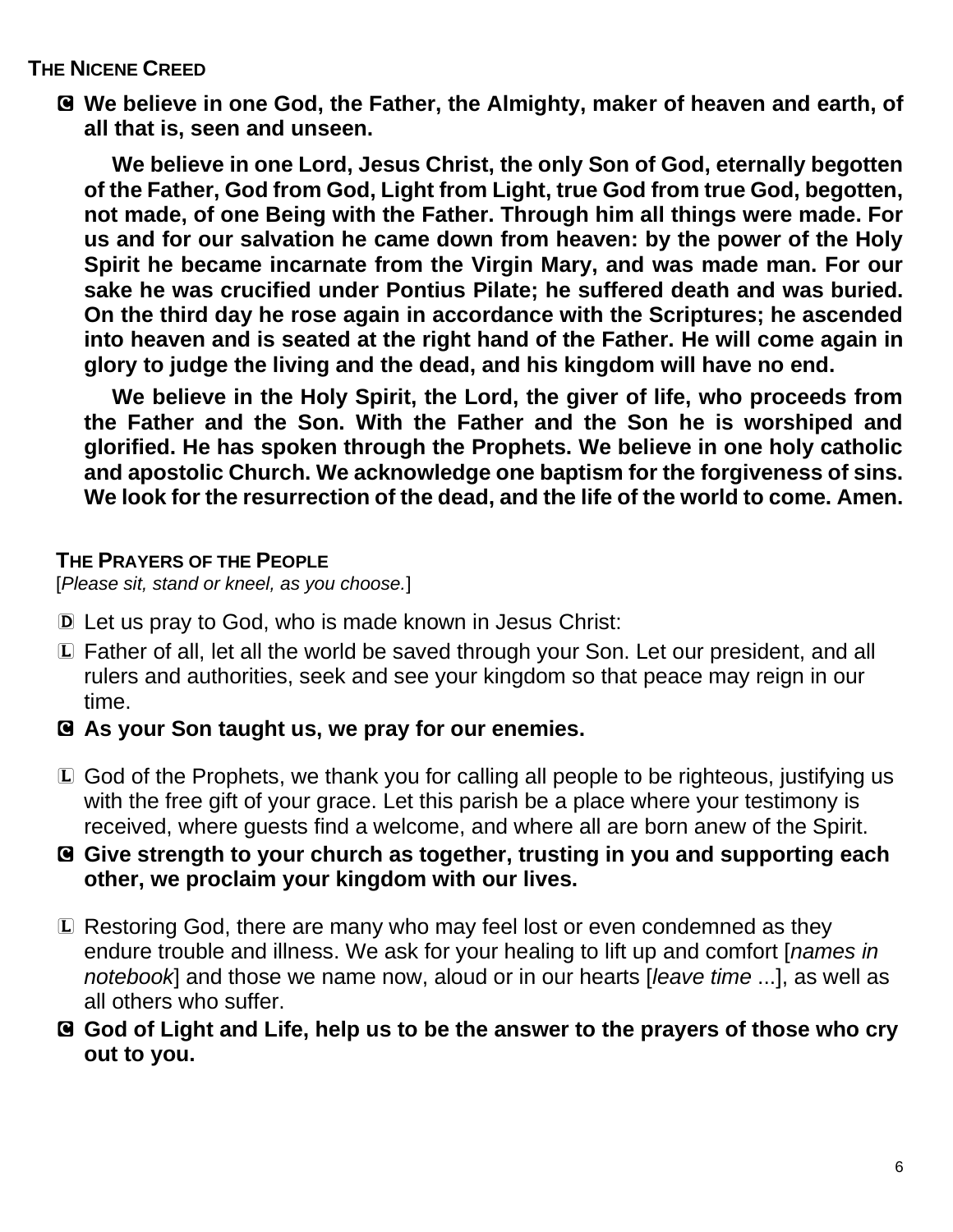- L Lord God, we give you thanks for the blessings we received from your hand each day, especially the flowers given today by Diane & Terry Linton in celebration of their one year wedding anniversary, and for the birthdays this coming week of Tony Bowman, Paul Martin and Tony Hill, and for those celebrating anniversaries this week, Cal & Marilyn Ringquist and Gail & Jeff Griffin. We rejoice in the knowledge that all good gifts around us come from your loving hand.
- C **We ask for one more thing, Holy God: give us grateful hearts.**
- L Lord of Eternal Life, we ask your mercy on all those who have died, especially [*names in notebook*] and those on our hearts this day that we bring to you, [*leave time for people to give names, silently or aloud*. . .]. Let your grace and power give life to the dead and call into existence the things that do not exist.
- C **We ask also that your comfort and strength surround all who grieve, whether their loss is new and raw, or has been a painful reality for many years.**
- L Bless us to be a blessing.
- C **Holy Spirit, fill our hearts this day and every day so that we live our lives in ways that honor your image in us, our baptism in you, and our connection with each other. Amen.**

# **THE CONFESSION & ABSOLUTION:**

[*Please stand or kneel, as you choose.*]

- D We pray to you also for the forgiveness of our sins. [*Silence is kept.*] Have mercy upon us……
- C **Most merciful Father; in your compassion forgive us our sins, known and unknown, things done and left undone; and so uphold us by your Spirit that we may live and serve you in newness of life, to the honor and glory of your Name; through Jesus Christ our Lord. Amen.**
- P Almighty God have mercy on you, forgive you all your sins through the grace of Jesus Christ, strengthen you in all goodness, and by the power of the Holy Spirit keep you in eternal life.

### C **Amen**.

### **THE GREETING OF PEACE**

[*Please stand. During this time of social distancing, a wave or bow, accompanied by a smile and "the Peace of the Lord be with you," will do nicely.*]

- P The peace of the Lord be always with you.
- C **And also with you.**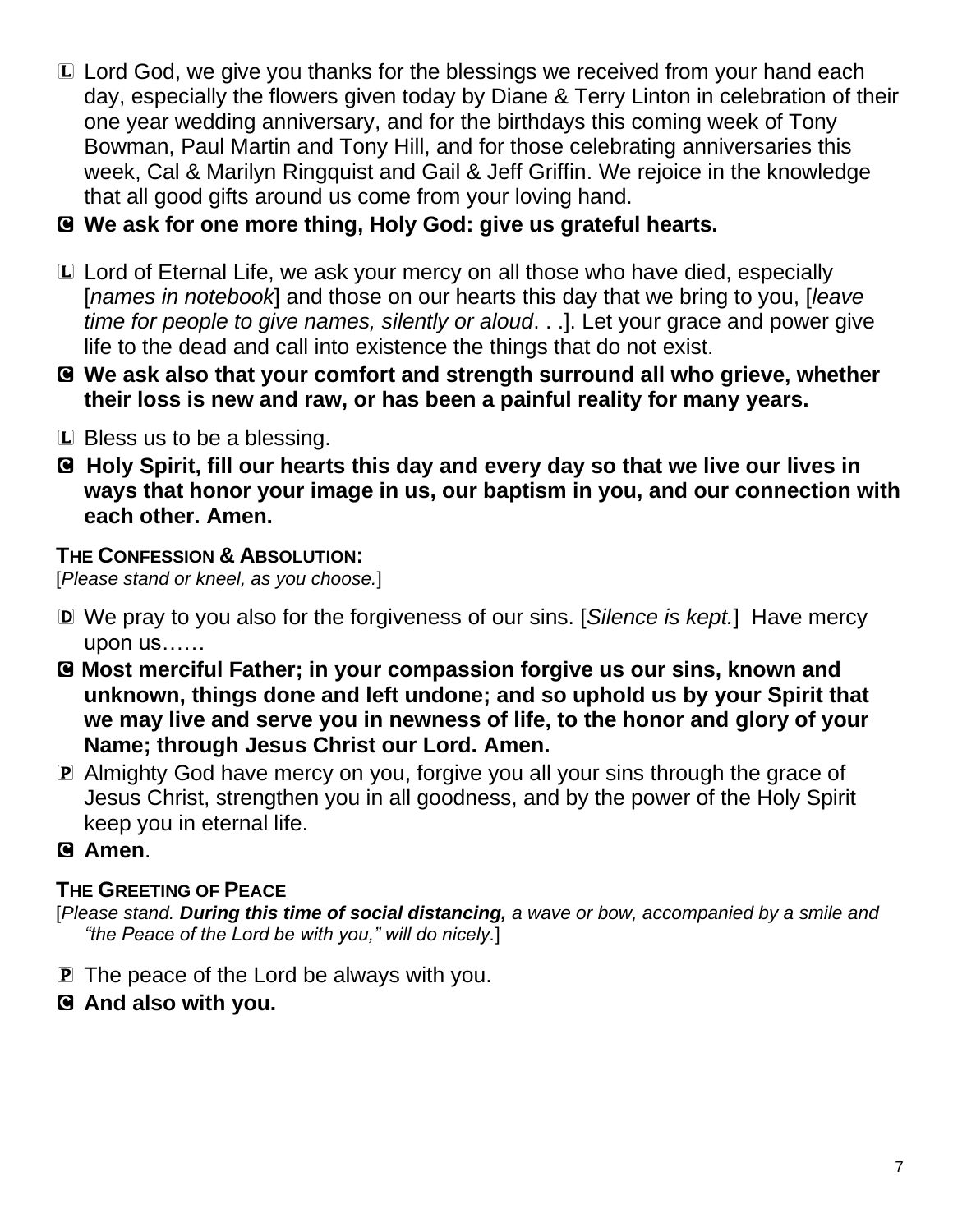#### **THE HOLY COMMUNION**

#### **THE OFFERTORY SENTENCE**

D Walk in love, as Christ loved us and gave himself for us, an offering and sacrifice to God.

**THE OFFERTORY** *O Rest in the Lord (Elijah)* F. Mendelssohn

[*Please be seated.*]

#### **THE PRESENTATION**

[*Please stand when invited by the Deacon.*]

D We gladly present the fruits of our lives to the God who creates us, redeems us and sustains us. May we have the grace to use them to heal God's world.

**THE PRESENTATION HYMN** *For the Fruit of All Creation*

*For the fruit of all creation, thanks be to God. For these gifts to ev'ry nation, thanks be to God. For the plowing, sowing, reaping, silent growth while we are sleeping, future needs in earth's safe-keeping, thanks be to God.*

*For the harvests of the Spirit, thanks be to God. For the good we all inherit, thanks be to God. For the wonders that astound us, for the truths that still confound us, most of all, that love has found us, thanks be to God.*

#### **EUCHARISTIC PRAYER 3**

**P** The Lord be with you.

#### C **And also with you.**

- P Lift up your hearts.
- C **We lift them to the Lord.**
- P Let us give thanks to the Lord our God.

### C **It is right to give our thanks and praise.**

- P All thanks and praise are yours at all times and in all places, our true and loving God; through Jesus Christ, your eternal Word, the Wisdom from on high by whom you created all things. You laid the foundations of the world and enclosed the sea when it burst out from the womb; you brought forth all creatures of the earth and gave breath to humankind. Wondrous are you, Holy One of Blessing, all you create is a sign of hope for our journey; And so as the morning stars sing your praises we join the heavenly beings and all creation as we shout with
- C **Holy, holy, holy Lord, God of power and might, heaven and earth are full of your glory. Hosanna in the highest. Blessed is the one who comes in the name of the Lord.**

**Hosanna in the highest.**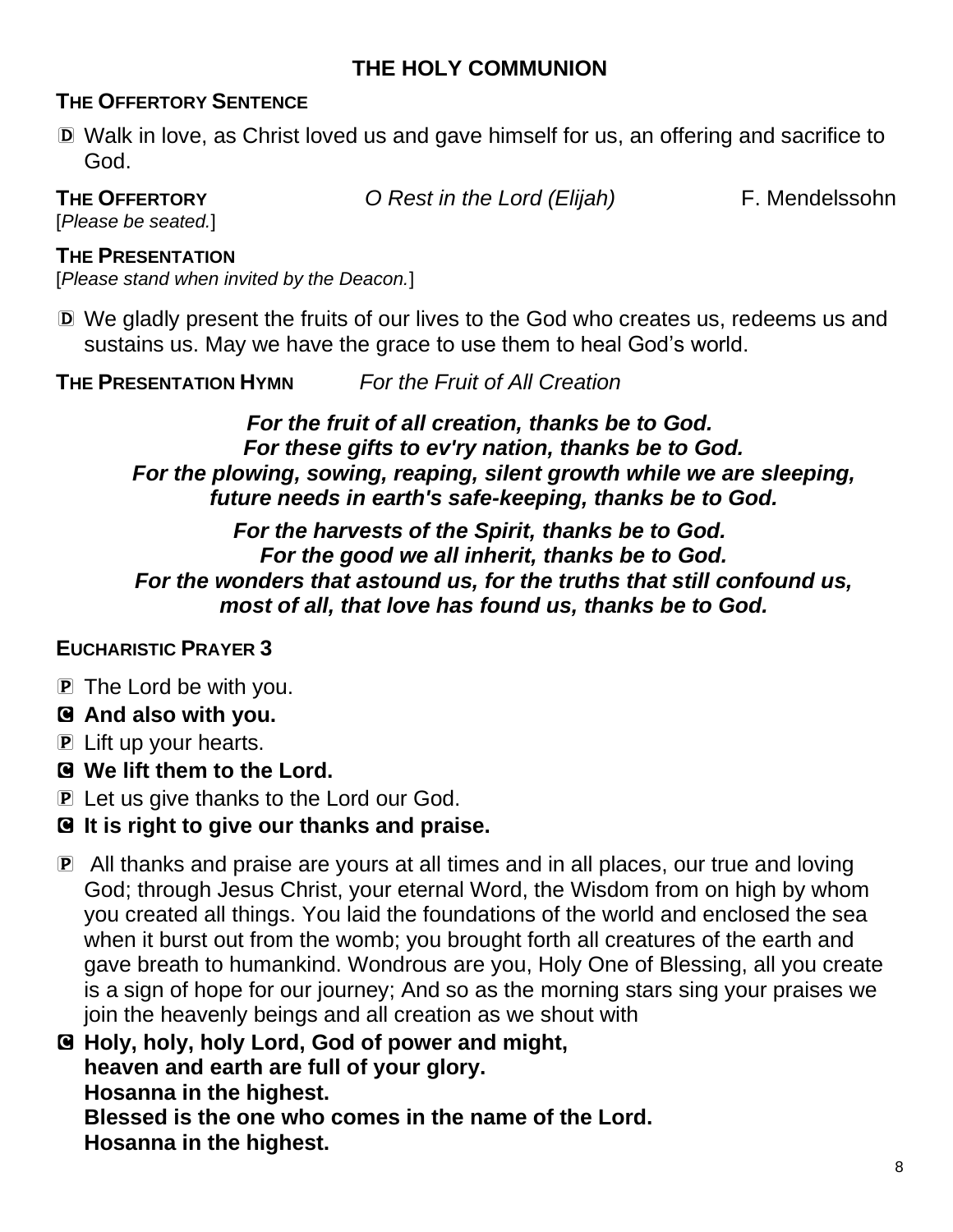- P Glory and honor are yours, Creator of all, your Word has never been silent; you called a people to yourself, as a light to the nations, you delivered them from bondage and led them to a land of promise. Of your grace, you gave Jesus to be human, to share our life, to proclaim the coming of your holy reign and give himself for us, a fragrant offering. Through Jesus Christ our Redeemer, you have freed us from sin, brought us into your life, reconciled us to you, and restored us to the glory you intend for us.
- P We thank you that on the night before he died for us Jesus took bread, and when he had given thanks to you, he broke it, gave it to his friends and said: "Take, eat, this is my Body, broken for you. Do this for the remembrance of me."
- P After supper Jesus took the cup of wine, said the blessing, gave it to his friends and said: "Drink this, all of you: this cup is the new Covenant in my Blood, poured out for you and for all for the forgiveness of sin. Do this for the remembrance of me."
- P And so, remembering all that was done for us: the cross, the tomb, the resurrection and ascension, longing for Christ's coming in glory, and presenting to you these gifts your earth has formed and human hands have made, we acclaim you, O Christ:
- C **Dying, you destroyed our death. Rising, you restored our life. Christ Jesus, come in glory!**
- C **Send your Holy Spirit upon us and upon these gifts of bread and wine that they may be to us the Body and Blood of your Christ. Grant that we, burning with your Spirit's power, may be a people of hope, justice and love. Giver of Life, draw us together in the Body of Christ, and in the fullness of time gather us with all your people into the joy of our true eternal home.**
- P Through Christ and with Christ and in Christ, by the inspiration of your Holy Spirit, we worship you our God and Creator in voices of unending praise.



#### **THE LORD'S PRAYER**

- P And now as our Savior Christ has taught us, we are bold to say,
- a **Our Father, who art in heaven, hallowed be thy Name, thy kingdom come, thy will be done, on earth as it is in heaven. Give us this day our daily bread. And forgive us our trespasses, as we forgive those who trespass against us. And lead us not into temptation, but deliver us from evil. For thine is the kingdom, and the power, and the glory, for ever and ever. Amen.**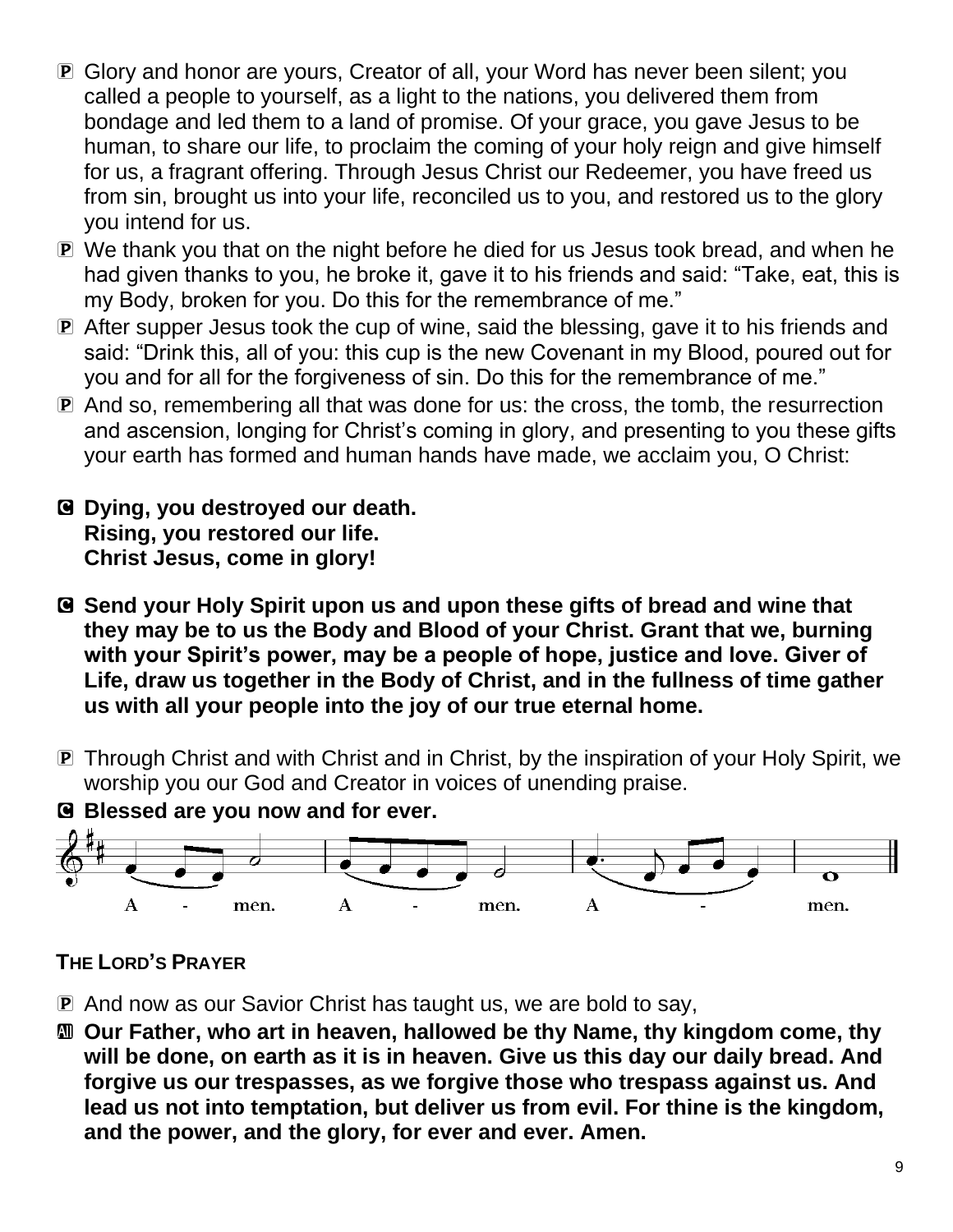#### **THE BREAKING OF THE BREAD**

- P We break this Bread to share in the Body of Christ.
- C **Though we are many, we are one body, for we all share in the one Bread.**
- P The Gifts of God for the People of God. Take them in remembrance that Christ died for you, and feed on him in your hearts by faith, with thanksgiving.

[*You may be seated. All are welcome at the Lord's Table. Please follow the directions of the usher, who will let you know when it's your turn to go to the altar rail. During this time of social distancing, we need to approach the altar rail one at a time. Small cups with a wafer and wine will be on the altar rail. Please pick them up and consume them in turn when the server invites you to with the words, "The Body of Christ, the Bread of Heaven" and "The Blood of Christ, the Cup of Salvation." Place the cups you used into the basket on the altar rail. When you are finished, please return to your seat by the side aisle.*]

**THE CHANT** *Bless the Lord, My Soul* 

#### *Bless the Lord, my soul, and bless God's holy name. Bless the Lord, my soul, who leads me into life.*

**THE PRAYER AFTER COMMUNION** [*Please kneel or stand, as you choose.*]

- P Let us pray…
- C **God of abundance, you have fed us with the bread of life and cup of salvation; you have united us with Christ and one another; and you have made us one with all your people in heaven and on earth. Now send us forth in the power of your Spirit, that we may proclaim your redeeming love to the world and continue for ever in the risen life of Christ our Savior.Amen.**

#### **THE BLESSING**

[*Please stand.*]

P Deep peace of the running wave to you.

Deep peace of the flowing air to you.

Deep peace of the quiet earth to you.

Deep peace of the shining stars to you.

Deep peace of the love of God to you.

The blessing of our Triune God, God the Father, God the Son, and God the Holy Spirit, be upon you now and forever.

### C **Amen.**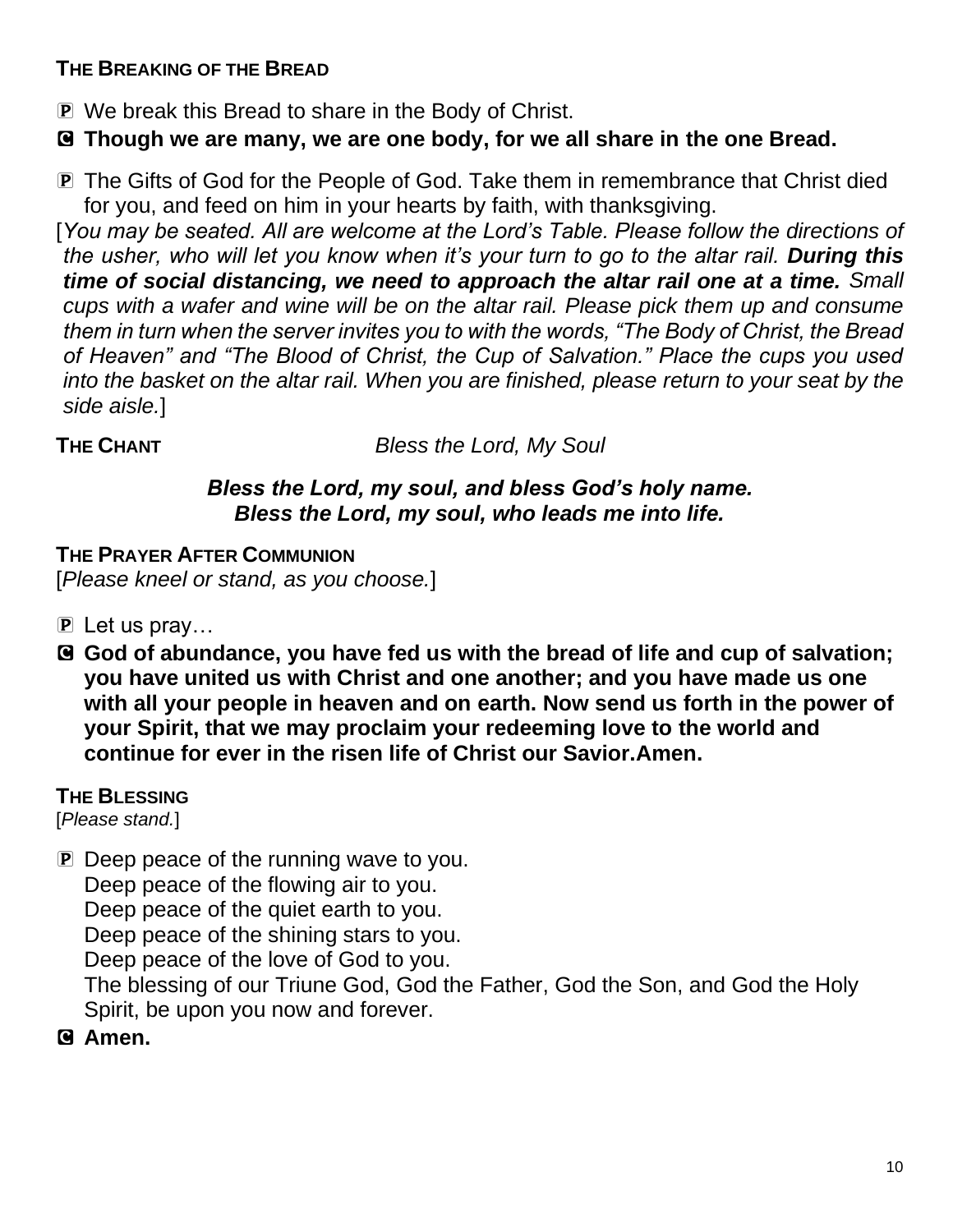**THE SENDING HYMN** *How Firm a Foundation* **H. 637 vs 1,2,3** 

*How firm a foundation, ye saints of the Lord, is laid for your faith in his excellent word! What more can he say than to you he hath said, to you that for refuge to Jesus have fled?*

*"Fear not, I am with thee; O be not dismayed! For I am thy God, and will still give thee aid; I'll strengthen thee, help thee, and cause thee to stand, upheld by my righteous, omnipotent hand.*

*"When through the deep waters I call thee to go, the rivers of woe shall not thee overflow; for I will be with thee, thy troubles to bless, and sanctify to thee thy deepest distress.*

**THE DISMISSAL** 

D Let us go forth in the name of Christ. C **Thanks be to God!** 

**THE POSTLUDE** *Built on a Rock* W. Held